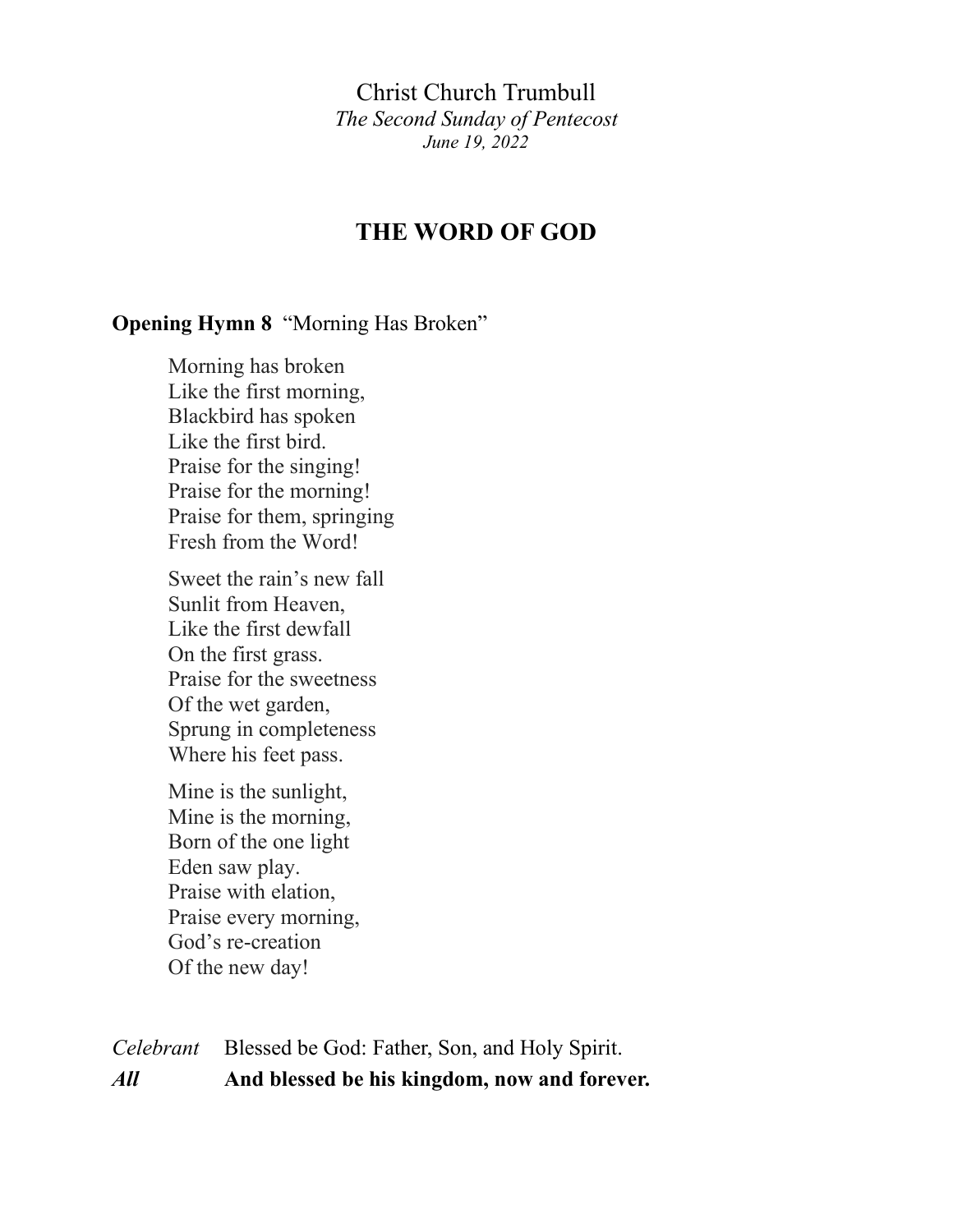*Celebrant* Almighty God, to you all hearts are open, all desires known, and from you no secrets are hid: Cleanse the thoughts of our hearts by the inspiration of your Holy Spirit, that we may perfectly love you, and worthily magnify your holy Name; through Christ our Lord.

### *All* **Amen.**

#### **Gloria** *(sung)*

Glory to God in the highest, and peace to his people on earth. Lord God, heavenly King, almighty God and Father, we worship you, we give you thanks, we praise you for your glory.

Lord Jesus Christ, only Son of the Father, Lord God, Lamb of God, you take away the sin of the world: have mercy on us; you are seated at the right hand of the Father: receive our prayer.

For you alone are the Holy One, you alone are the Lord, you alone are the Most High, Jesus Christ, with the Holy Spirit, in the glory of God the Father. Amen.

*Celebrant* The Lord be with you.

### *All* **And also with you.**

*Celebrant* Let us pray.

O Lord, make us have perpetual love and reverence for your holy Name, for you never fail to help and govern those whom you have set upon the sure foundation of your loving-kindness; through Jesus Christ our Lord, who lives and reigns with you and the Holy Spirit, one God, for ever and ever.

*All* **Amen***.*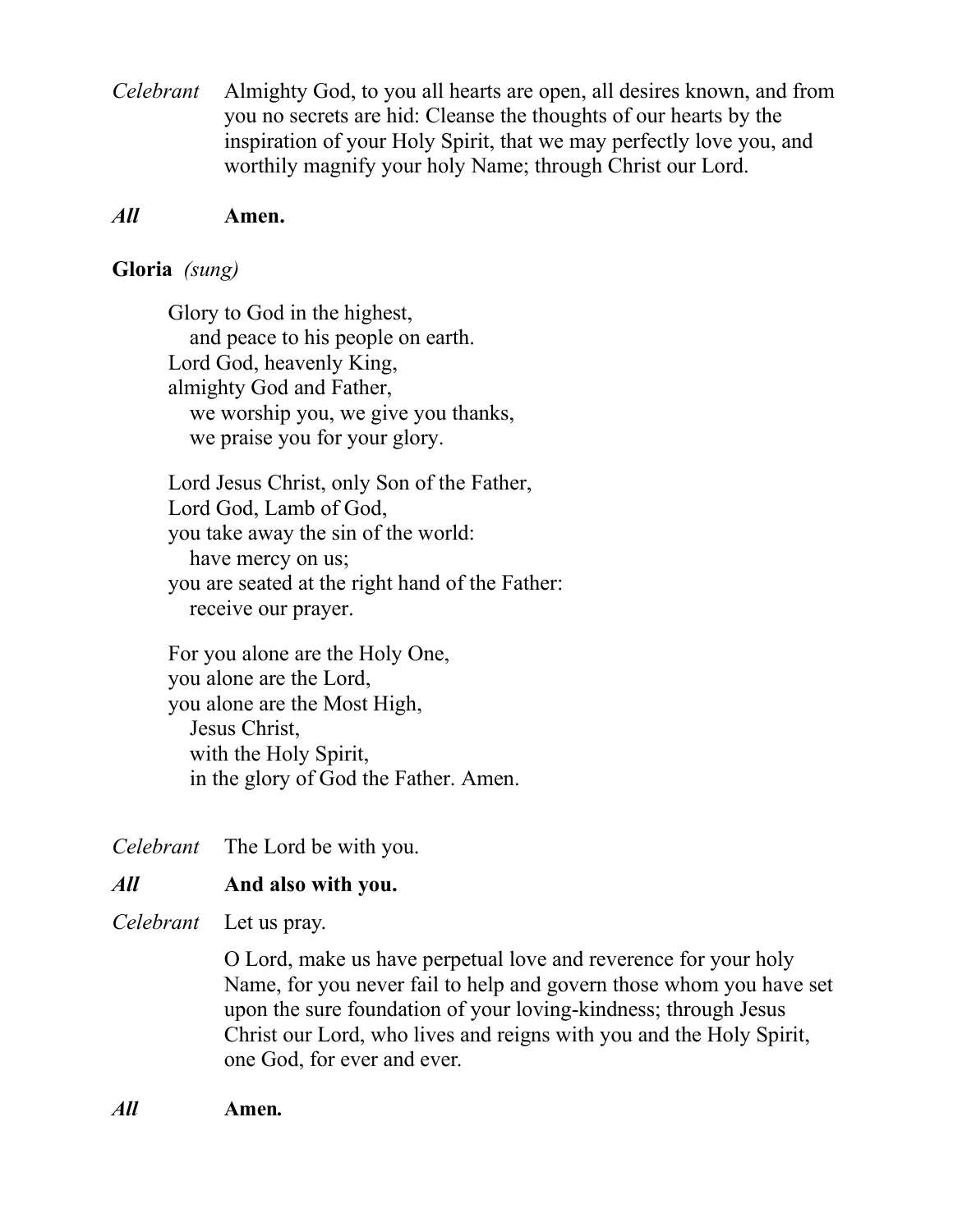**The First Lesson**.................................................................................**Isaiah 65:1-9**

I was ready to be sought out by those who did not ask, to be found by those who did not seek me. I said, 'Here I am, here I am', to a nation that did not call on my name. I held out my hands all day long to a rebellious people, who walk in a way that is not good, following their own devices; a people who provoke me to my face continually, sacrificing in gardens and offering incense on bricks; who sit inside tombs, and spend the night in secret places; who eat swine's flesh, with broth of abominable things in their vessels; who say, 'Keep to yourself, do not come near me, for I am too holy for you.' These are a smoke in my nostrils, a fire that burns all day long. See, it is written before me: I will not keep silent, but I will repay; I will indeed repay into their laps their iniquities and their ancestors' iniquities together, says the LORD; because they offered incense on the mountains and reviled me on the hills, I will measure into their laps full payment for their actions. Thus says the LORD: As the wine is found in the cluster, and they say, 'Do not destroy it, for there is a blessing in it', so I will do for my servants' sake, and not destroy them all. I will bring forth descendants from Jacob, and from Judah inheritors of my mountains; my chosen shall inherit it, and my servants shall settle there. *Reader* Hear what the Spirit is saying to God's people.

*All* **Thanks be to God.**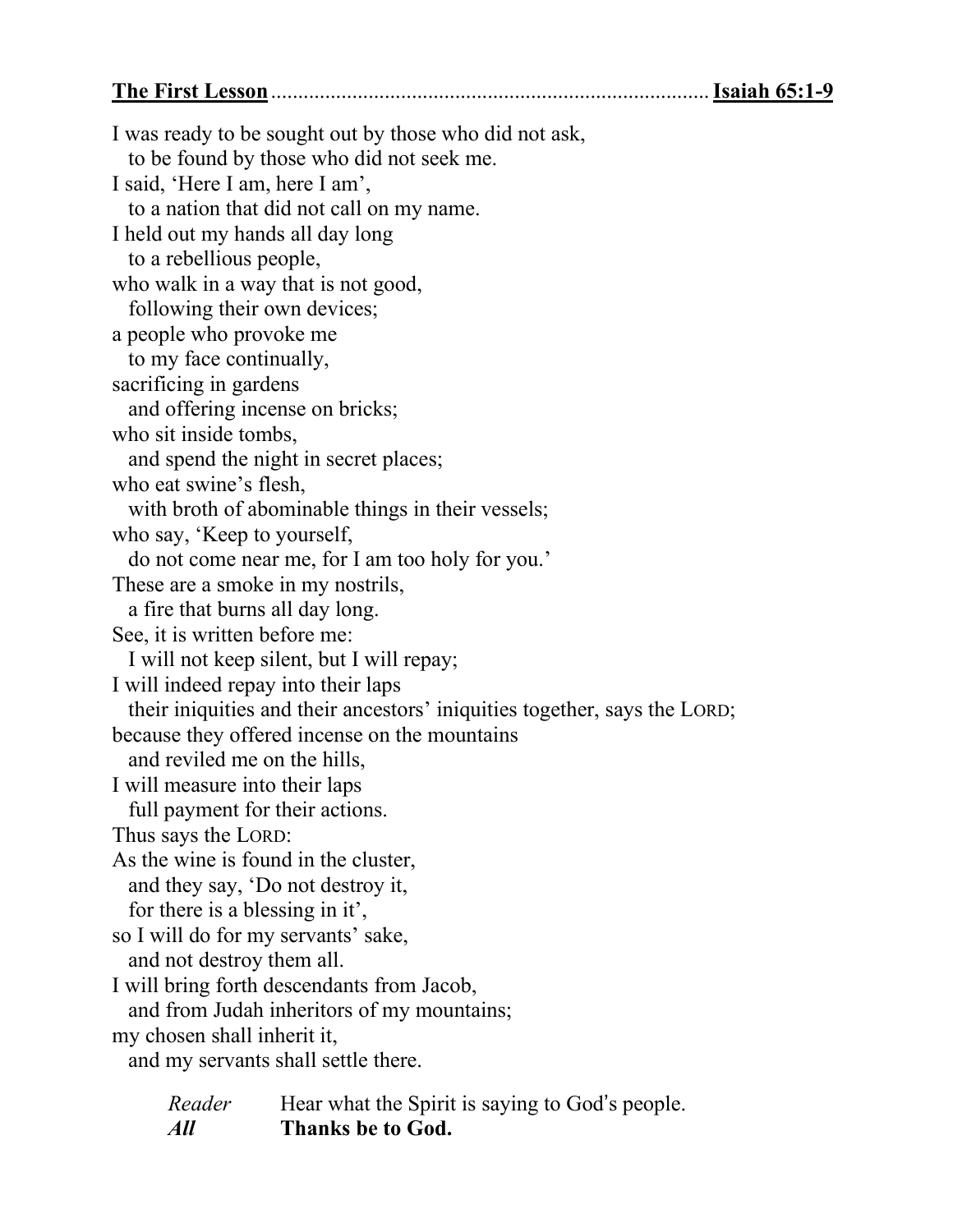#### **Psalm 22:18-27** *(said responsively by whole verse)*

But you, O LORD, do not be far away! O my help, come quickly to my aid!

### **Deliver my soul from the sword, my life from the power of the dog! Save me from the mouth of the lion!**

From the horns of the wild oxen you have rescued me. I will tell of your name to my brothers and sisters; in the midst of the congregation I will praise you:

### **You who fear the LORD, praise him! All you offspring of Jacob, glorify him; stand in awe of him, all you offspring of Israel!**

For he did not despise or abhor the affliction of the afflicted;

### **He did not hide his face from me, but heard when I cried to him.**

From you comes my praise in the great congregation; my vows I will pay before those who fear him.

### **The poor shall eat and be satisfied; those who seek him shall praise the LORD. May your hearts live for ever!**

All the ends of the earth shall remember and turn to the LORD;

### **And all the families of the nations shall worship before him.**

**The Epistle** ..................................................................................**Galatians 3:23-29**

Now before faith came, we were imprisoned and guarded under the law until faith would be revealed. Therefore the law was our disciplinarian until Christ came, so that we might be justified by faith. But now that faith has come, we are no longer subject to a disciplinarian, for in Christ Jesus you are all children of God through faith. As many of you as were baptized into Christ have clothed yourselves with Christ. There is no longer Jew or Greek, there is no longer slave or free, there is no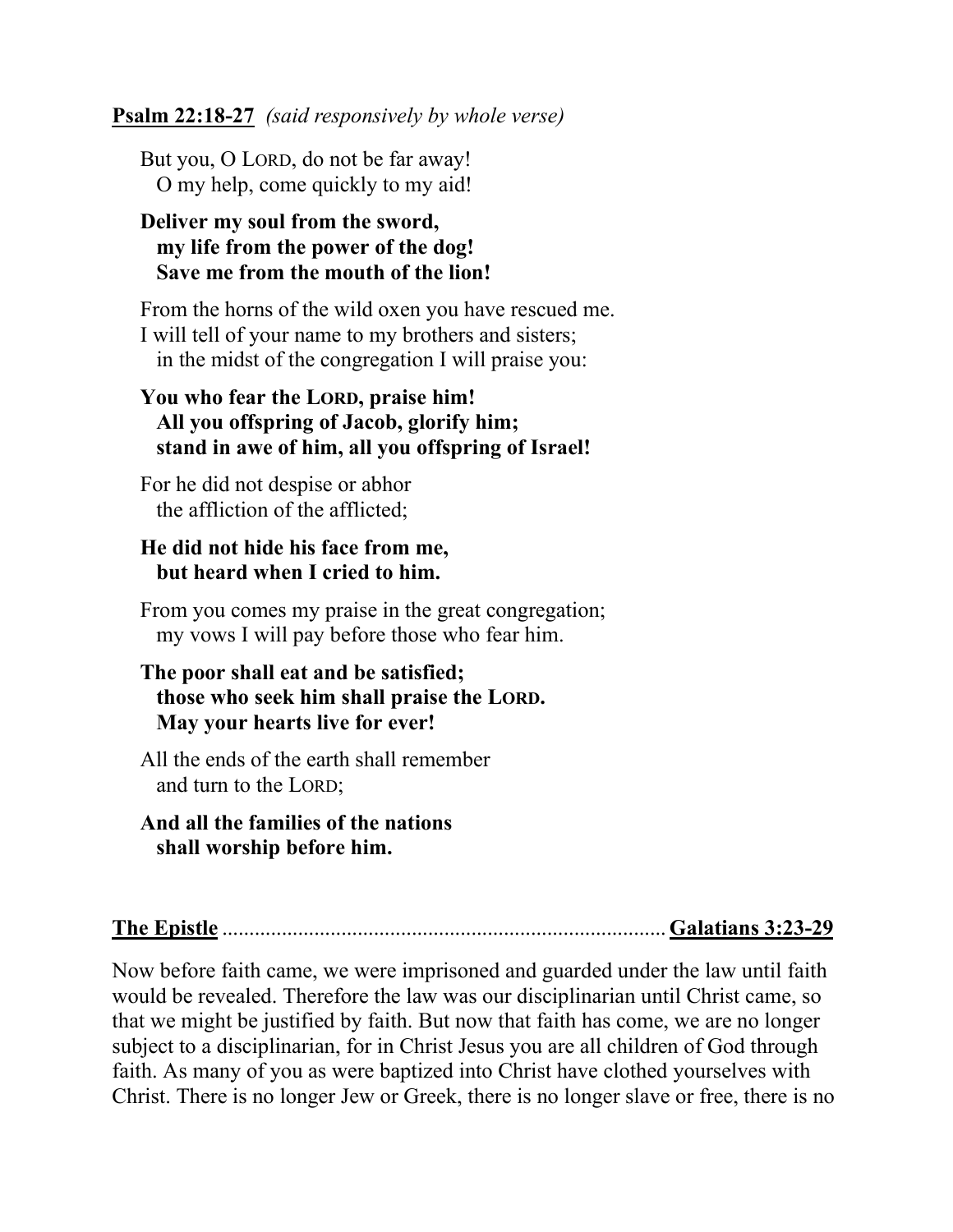longer male and female; for all of you are one in Christ Jesus. And if you belong to Christ, then you are Abraham's offspring, heirs according to the promise.

*Reader* Hear what the Spirit is saying to God's people. *All* **Thanks be to God.**

#### **Sequence Hymn 372**– "Praise to the Living God"

Praise to the living God! All praised be his Name who was, and is, and is to be, for ay the same. The one eternal God ere aught that now appears: the first, the last, beyond all thought his timeless years!

Formless, all lovely forms declare his loveliness; holy, no holiness of earth can his express. Lo, he is Lord of all. Creation speaks his praise, and everywhere above, below, his will obeys.

His Spirit floweth free, high surging where it will: in prophet's word he spake of old: he speaketh still. Established is his law, and changeless it shall stand, deep writ upon the human heart, on sea, on land.

Eternal life hath he implanted in the soul; his love shall be our strength and stay while ages roll. Praise to the living God! All praised be his Name who was, and is, and is to be, for aye the same.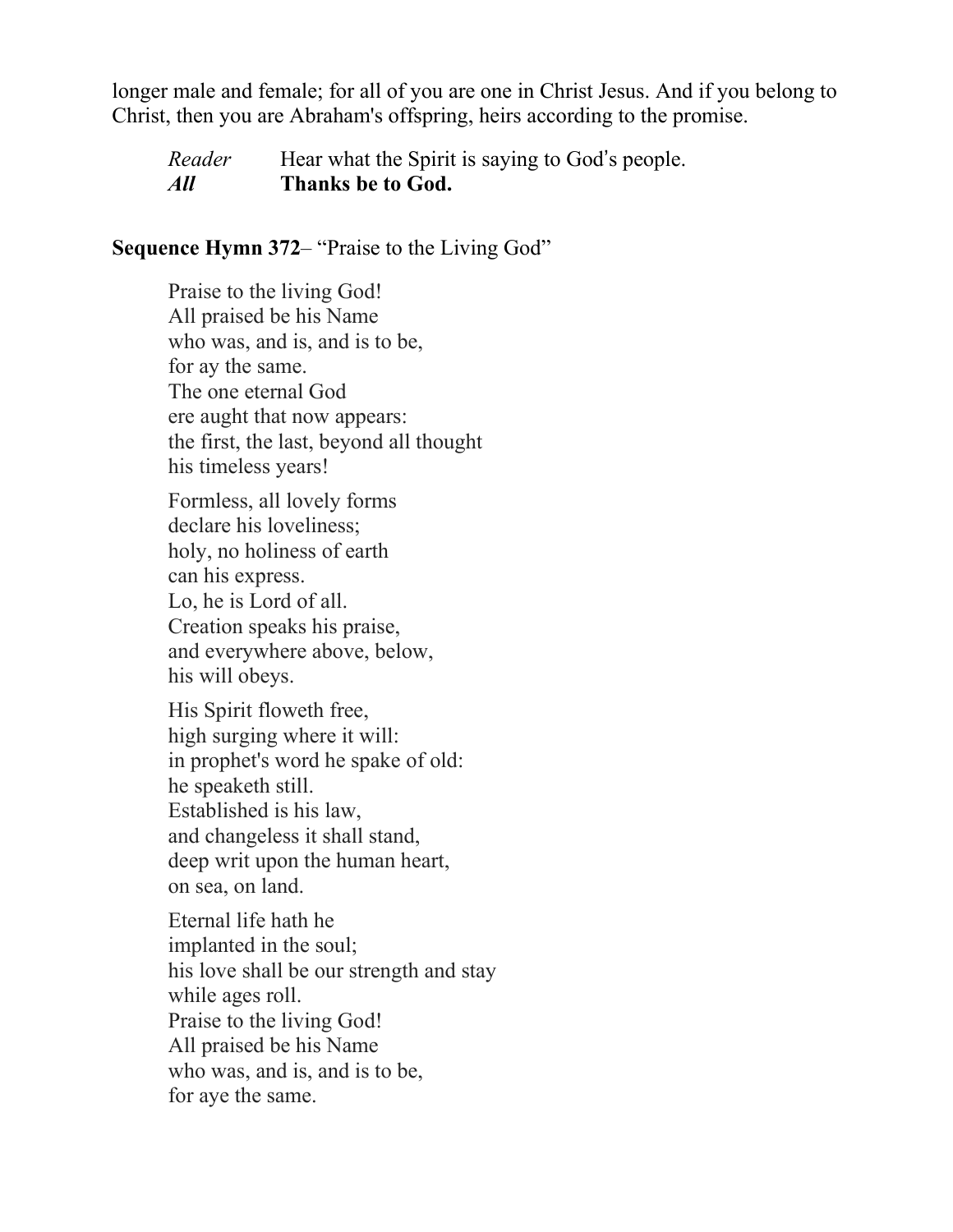*Celebrant* The Holy Gospel of our Lord Jesus Christ, according to Luke. *All* **Glory to you, Lord Christ.**

Then they arrived at the country of the Gerasenes, which is opposite Galilee. As he stepped out on land, a man of the city who had demons met him. For a long time he had worn no clothes, and he did not live in a house but in the tombs. When he saw Jesus, he fell down before him and shouted at the top of his voice, 'What have you to do with me, Jesus, Son of the Most High God? I beg you, do not torment me' — for Jesus had commanded the unclean spirit to come out of the man. (For many times it had seized him; he was kept under guard and bound with chains and shackles, but he would break the bonds and be driven by the demon into the wilds.) Jesus then asked him, 'What is your name?' He said, 'Legion'; for many demons had entered him. They begged him not to order them to go back into the abyss.

Now there on the hillside a large herd of swine was feeding; and the demons begged Jesus to let them enter these. So he gave them permission. Then the demons came out of the man and entered the swine, and the herd rushed down the steep bank into the lake and was drowned.

When the swineherds saw what had happened, they ran off and told it in the city and in the country. Then people came out to see what had happened, and when they came to Jesus, they found the man from whom the demons had gone sitting at the feet of Jesus, clothed and in his right mind. And they were afraid. Those who had seen it told them how the one who had been possessed by demons had been healed. Then all the people of the surrounding country of the Gerasenes asked Jesus to leave them; for they were seized with great fear. So he got into the boat and returned. The man from whom the demons had gone begged that he might be with him; but Jesus sent him away, saying, 'Return to your home, and declare how much God has done for you.' So he went away, proclaiming throughout the city how much Jesus had done for him.

|     | <i>Celebrant</i> The Gospel of the Lord. |
|-----|------------------------------------------|
| All | <b>Praise to you, Lord Christ.</b>       |

**The Sermon**........................................................................................Patrick Foster

**The Nicene Creed**

**We believe in one God, the Father, the Almighty, maker of heaven and earth,**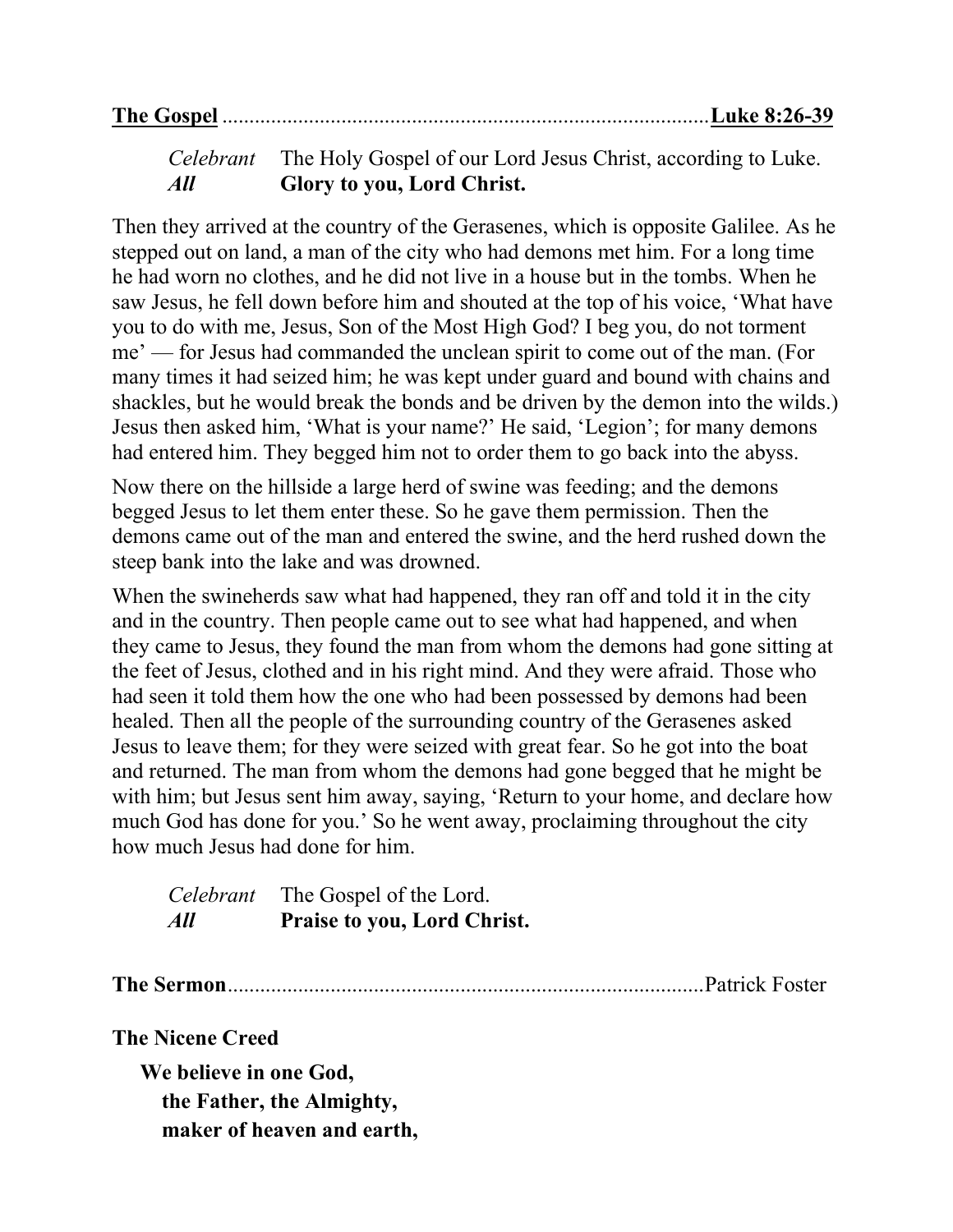**of all that is, seen and unseen. We believe in one Lord, Jesus Christ, the only Son of God, eternally begotten of the Father, God from God, Light from Light, true God from true God, begotten, not made, of one Being with the Father. Through him all things were made. For us and for our salvation he came down from heaven: by the power of the Holy Spirit he became incarnate from the Virgin Mary, and was made man. For our sake he was crucified under Pontius Pilate; he suffered death and was buried. On the third day he rose again in accordance with the Scriptures; he ascended into heaven and is seated at the right hand of the Father. He will come again in glory to judge the living and the dead, and his kingdom will have no end. We believe in the Holy Spirit, the Lord, the giver of life, who proceeds from the Father and the Son. With the Father and the Son he is worshiped and glorified. He has spoken through the Prophets. We believe in one holy catholic and apostolic Church. We acknowledge one baptism for the forgiveness of sins. We look for the resurrection of the dead, and the life of the world to come. Amen.**

### **The Prayers of the People**

*Celebrant* As we begin this time of prayer for one another, our community, and our world, I invite any prayer requests for traveling, birthdays, anniversaries, or healing.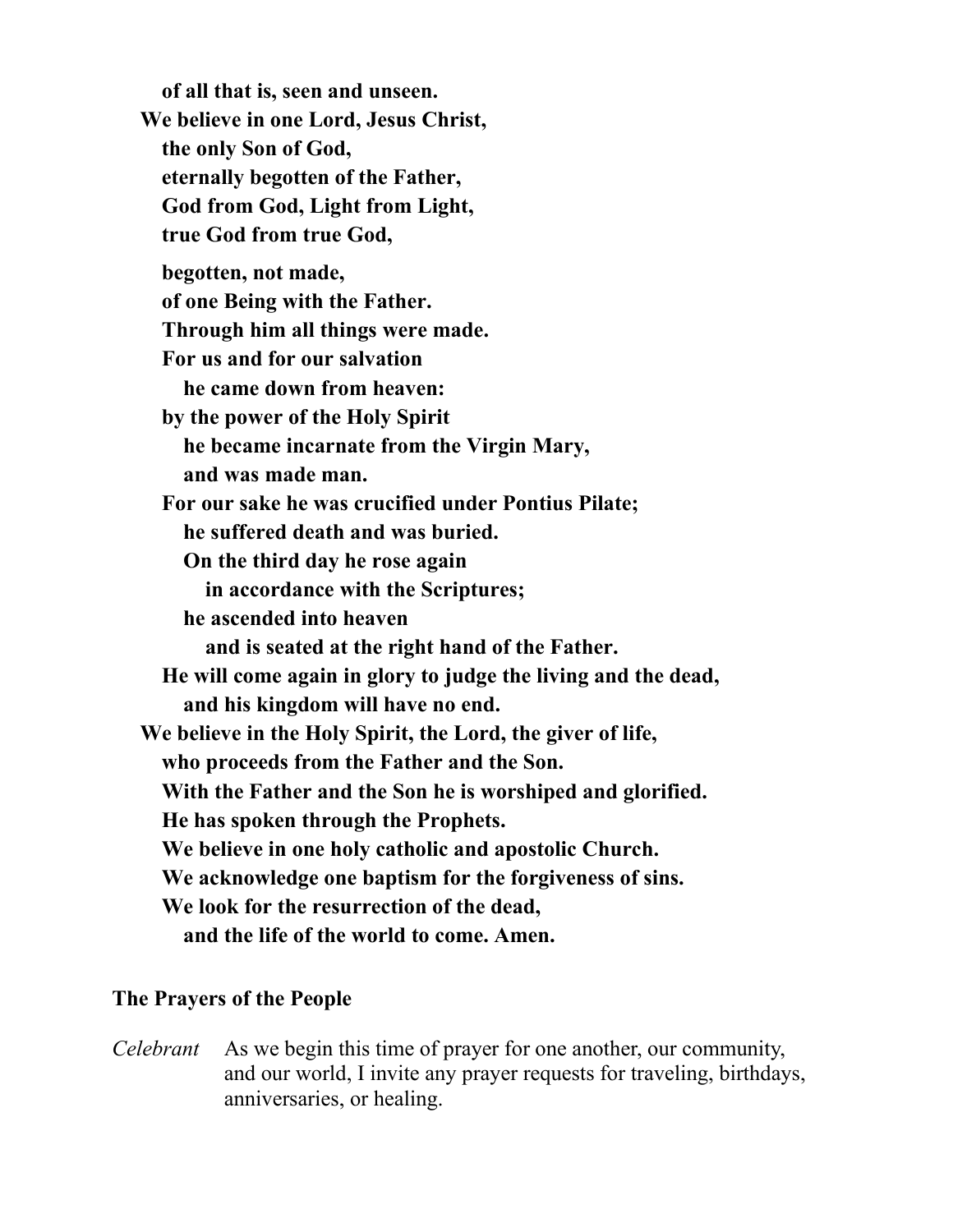### *Celebrant prays for all prayer requests.*

*Prayer Leader:* Let us Pray.

Father, fill us and believers throughout our diocese and world with the gifts of the Holy Spirit that we all may continue to draw people to you.

Father, we ask that you would fill all those in authority with the wisdom that you gave to Solomon. Guide and direct our leaders to serve with love.

Jesus, you said, "my peace I give you." We ask that you would fill the world with that peace which surpasses all understanding.

Father, you are the God of compassion. We ask that you would be present with all those who suffer from financial, mental, physical, or spiritual distress.

We especially pray today that you would heal and comfort Justin, Evan, Grace, Anna, Max, Roger, Ellie, Rob, Doug, Sal, Maggie, Joanne, Stephen, Leslie, Diane, Amanda, Linda, Dorothy, Albert, Bill, Tom, Peter, Sue, Ray, Susie, Craig, Sophia, Ron, Debbie, Nolan, Kris, Bud, Millie, Tom, Parish, and Laura.

Merciful Father, we lift up all those who have died. We remember those faithful leaders who have gone before us to build up the faith of this community, and we give thanks for those people who have been a part of our lives and whom we see no longer.

- *Celebrant* Almighty and eternal God, ruler of all things in heaven and earth: Mercifully accept the prayers of your people, and strengthen us to do your will; through Jesus Christ our Lord.
- *All* **Amen**.

*Celebrant* Let us confess our sins against God and our neighbor.

*All* **Most merciful God, we confess that we have sinned against you in thought, word, and deed, By what we have done, and by what we have left undone. We have not loved you with our whole heart; we have not loved our neighbors as ourselves. We are truly sorry and we humbly repent.**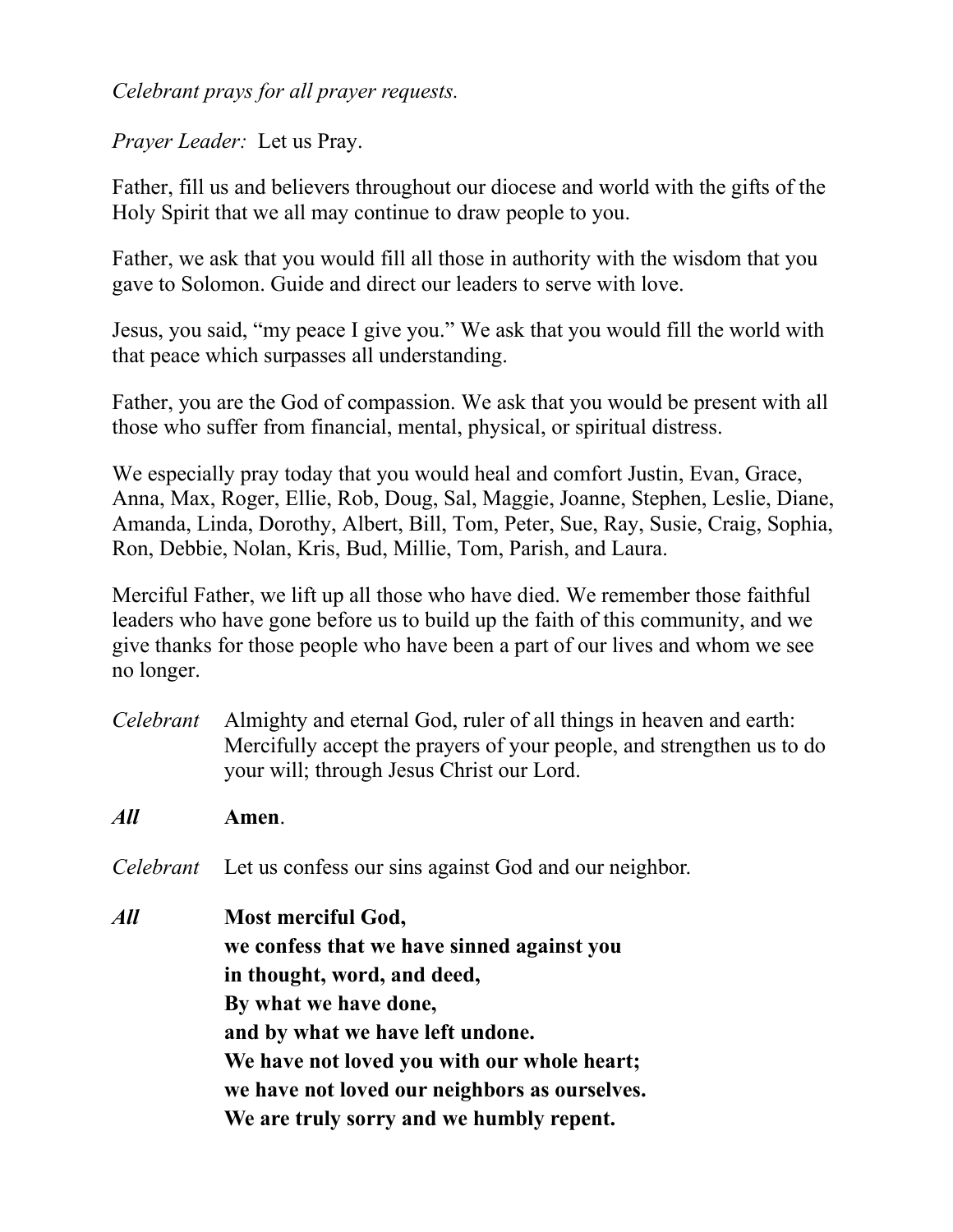**For the sake of your Son Jesus Christ, have mercy on us and forgive us; that we may delight in your will, and walk in your ways, to the glory of your Name. Amen.**

*Celebrant* Almighty God have mercy on you, forgive you all your sins through our Lord Jesus Christ, strengthen you in all goodness, and by the power of the Holy Spirit keep you in eternal life.

*All* **Amen***.*

### **The Peace**

*Celebrant* The peace of the Lord be always with you.

### *All* **And also with you***.*

#### **Announcements**

**Diaper Drive for nOURish Bridgeport** – Christ Church is having a Diaper Drive to collect diapers (sizes 5 and 6) for the families supported by nOURish Bridgeport. Drop off will be on Sunday, June  $26<sup>th</sup>$  from  $10am - 12pm$  at Christ Church Trumbull. Please help us support this worthy cause!

### **Meditation Group and Prayer Group: Break for the Summer Months**

The last Meditation Group until September will be on June 20<sup>th</sup> and the last Prayer Group will be on June 27th. Peter and Ginnie are taking July and August off to refresh and regroup. If there are prayer requests during these months, please email them to either Maryanne in the parish office or to Ginnie at [ginnieg123@aol.com](mailto:ginnieg123@aol.com) and she will be happy to send them on to the prayer group for our private prayers. Ginnie and Peter look forward to meeting again after Labor Day. Enjoy the summer months!

*Celebrant* Walk in love as Christ loved us and gave himself for us an offering and sacrifice to God.

*Please stand*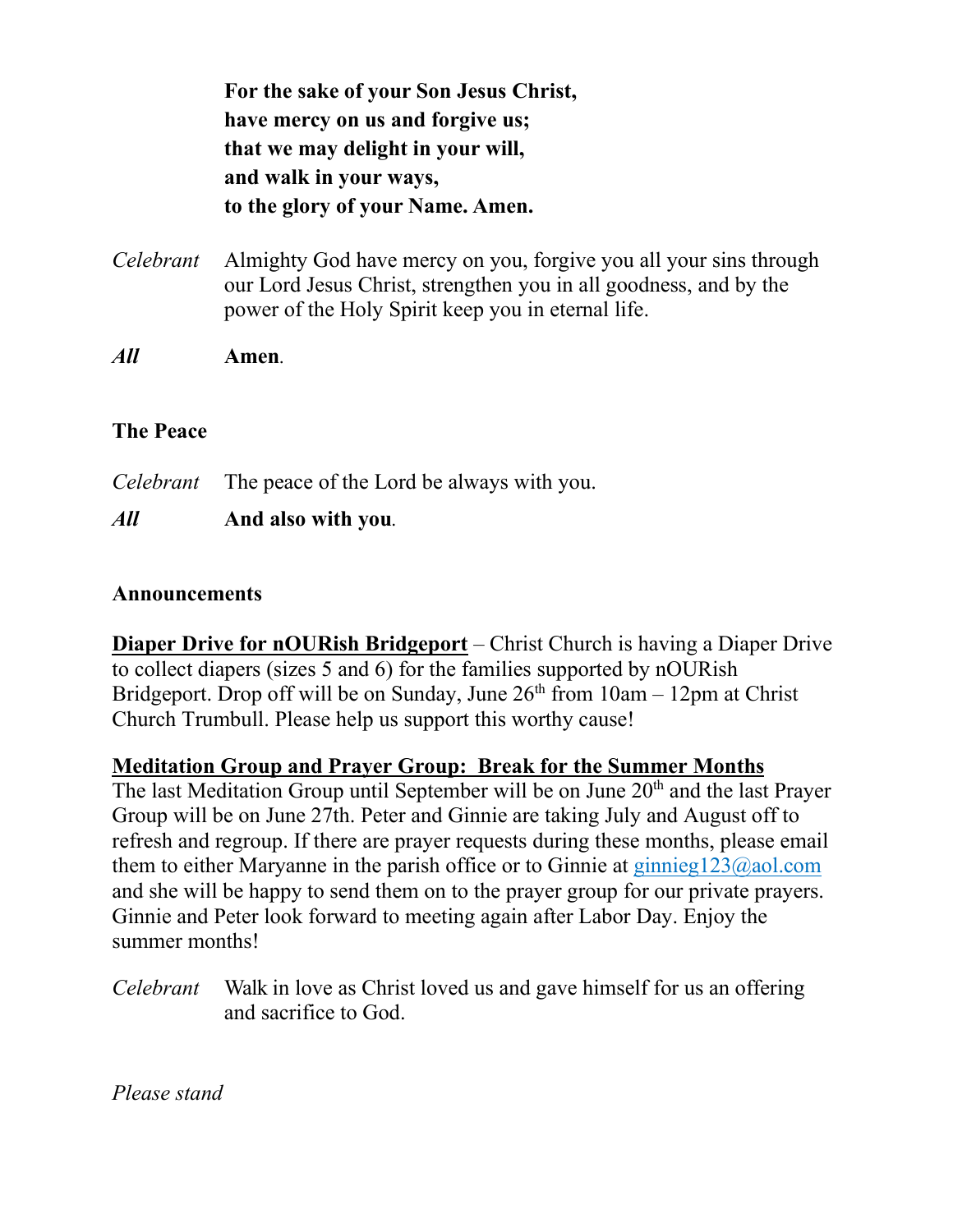### **Offertory Hymn 676** "There is a Balm in Gilead"

*[Refrain:] There is a balm in Gilead, to make the wounded whole, there is a balm in Gilead to heal the sin-sick soul.*

Sometimes I feel discouraged. and think my work's in vain, but then the Holy Spirit revives my soul again. (*Refrain*)

If you cannot preach like Peter, if you cannot pray like Paul, you can tell the love of Jesus and say, "He died for all." (*Refrain*)

# **THE HOLY COMMUNION**

### **The Great Thanksgiving**

| All       | It is right to give him thanks and praise. |
|-----------|--------------------------------------------|
| Celebrant | Let us give thanks to the Lord our God.    |
| All       | We lift them to the Lord.                  |
| Celebrant | Lift up your hearts.                       |
| All       | And also with you.                         |
| Celebrant | The Lord be with you.                      |

### *The Celebrant continues*

God of all power, Ruler of the Universe, you are worthy of glory and praise.

### *All* **Glory to you for ever and ever.**

At your command all things came to be: the vast expanse of interstellar space, galaxies, suns, the planets in their courses, and this fragile earth, our island home.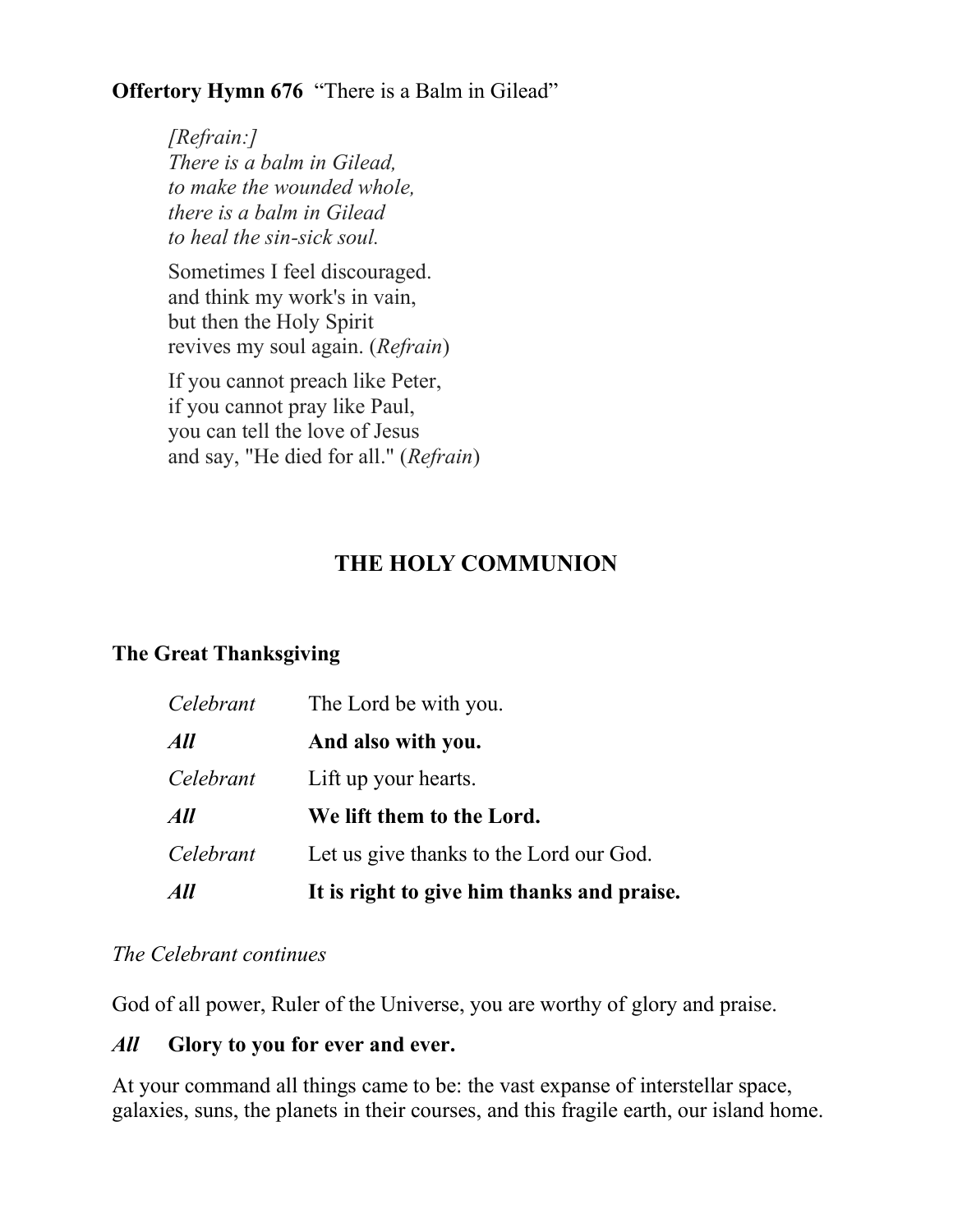## *All* **By your will they were created and have their being.**

From the primal elements you brought forth the human race, and blessed us with memory, reason, and skill. You made us the rulers of creation. But we turned against you, and betrayed your trust; and we turned against one another.

### *All* **Have mercy, Lord, for we are sinners in your sight.**

Again and again, you called us to return. Through prophets and sages you revealed your righteous Law. And in the fullness of time you sent your only Son, born of a woman, to fulfill your Law, to open for us the way of freedom and peace.

## *All* **By his blood, he reconciled us. By his wounds, we are healed.**

And therefore we praise you, joining with the heavenly chorus, with prophets, apostles, and martyrs, and with all those in every generation who have looked to you in hope, to proclaim with them your glory, in their unending hymn:

## *Celebrant and People*

*All* **Holy, Holy, Holy Lord, God of power and might, heaven and earth are full of your glory. Hosanna in the highest. Blessed is he who comes in the name of the Lord. Hosanna in the highest.**

### *The Celebrant continues*

And so, Father, we who have been redeemed by him, and made a new people by water and the Spirit, now bring before you these gifts. Sanctify them by your Holy Spirit to be the Body and Blood of Jesus Christ our Lord.

On the night he was betrayed he took bread, said the blessing, broke the bread, and gave it to his friends, and said, "Take, eat: This is my Body, which is given for you. Do this for the remembrance of me."

After supper, he took the cup of wine, gave thanks, and said, "Drink this, all of you: This is my Blood of the new Covenant, which is shed for you and for many for the forgiveness of sins. Whenever you drink it, do this for the remembrance of me."

Remembering now his work of redemption, and offering to you this sacrifice of thanksgiving,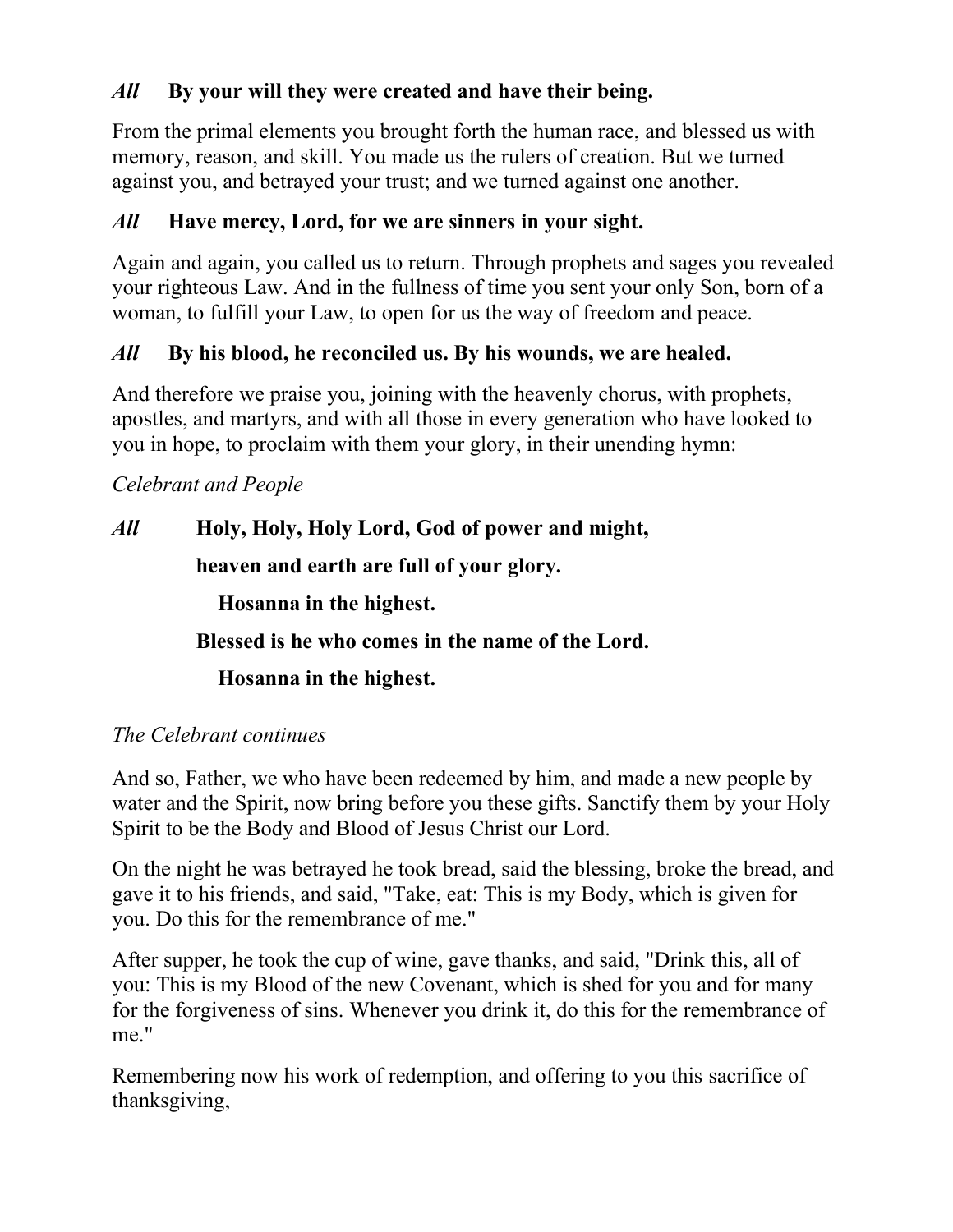### *All* **We celebrate his death and resurrection, as we await the day of his coming.**

Lord God of our Fathers: God of Abraham, Isaac, and Jacob; God and Father of our Lord Jesus Christ: Open our eyes to see your hand at work in the world about us. Deliver us from the presumption of coming to this Table for solace only, and not for strength; for pardon only, and not for renewal. Let the grace of this Holy Communion make us one body, one spirit in Christ, that we may worthily serve the world in his name.

### *All* **Risen Lord, be known to us in the breaking of the Bread.**

Accept these prayers and praises, Father, through Jesus Christ our great High Priest, to whom, with you and the Holy Spirit, your Church gives honor, glory, and worship, from generation to generation.

### *All* **Amen.**

And now, as our Savior Christ has taught us, we are bold to say,

**Our Father, who art in heaven, hallowed be thy Name, thy kingdom come, thy will be done, on earth as it is in heaven. Give us this day our daily bread. And forgive us our trespasses, as we forgive those who trespass against us. And lead us not into temptation, but deliver us from evil. For thine is the kingdom, and the power, and the glory, for ever and ever. Amen.**

### **The Breaking of the Bread**

*The Celebrant breaks the consecrated Bread.*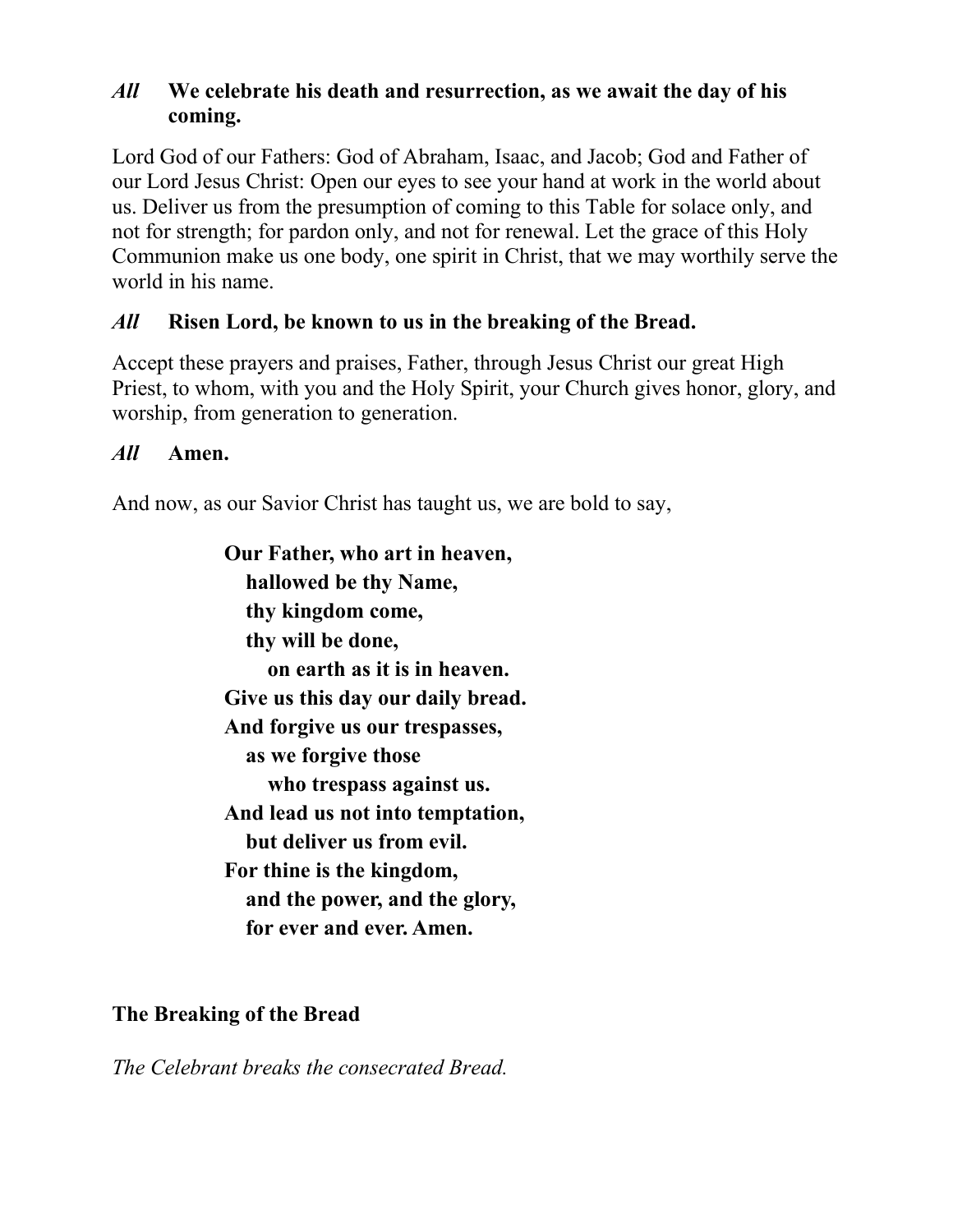- *All* **Lamb of God, you take away the sins of the world: have mercy on us. Lamb of God, you take away the sins of the world: have mercy on us. Lamb of God, you take away the sins of the world; grant us peace.**
- *Celebrant* The Gifts of God for the People of God. Take them in remembrance that Christ died for you, and feed on him in your hearts by faith, with thanksgiving.

### **Communion Hymn 325** – "Let us Break Bread Together"

Let us break bread together on our knees; let us break bread together on our knees;

*[Refrain:] when I fall on my knees, with my face to the rising sun, O Lord, have mercy on me.*

Let us drink wine together on our knees; let us drink wine together on our knees; (Refrain)

Let us praise God together on our knees; let us praise God together on our knees; (Refrain)

*As you listen to the music selections, we invite you to pray silently the prayer of spiritual communion if you are virtually joining us or the post-communion prayer if you are in person and have received communion.*

### **Prayer of Spiritual Reception** *(silently)*

Lord Jesus, I cannot now worship you at the altar of the church in this Sacrament of your Body and Blood, yet in spirit I receive this bread and this wine in my heart, mind, and spirit. Visit me, I pray, with your mercy, pardon, and blessing, and fill me with faith and love and repentance, and so strengthen and sustain me by your grace that I may with pure heart and mind follow you, the only God, now and ever. Amen.

### **Post-Communion Prayer** *(silently)*

Eternal God, heavenly Father, you have graciously accepted us as living members of your Son our Savior Jesus Christ, and you have fed us with spiritual food in the Sacrament of his Body and Blood. Send us now into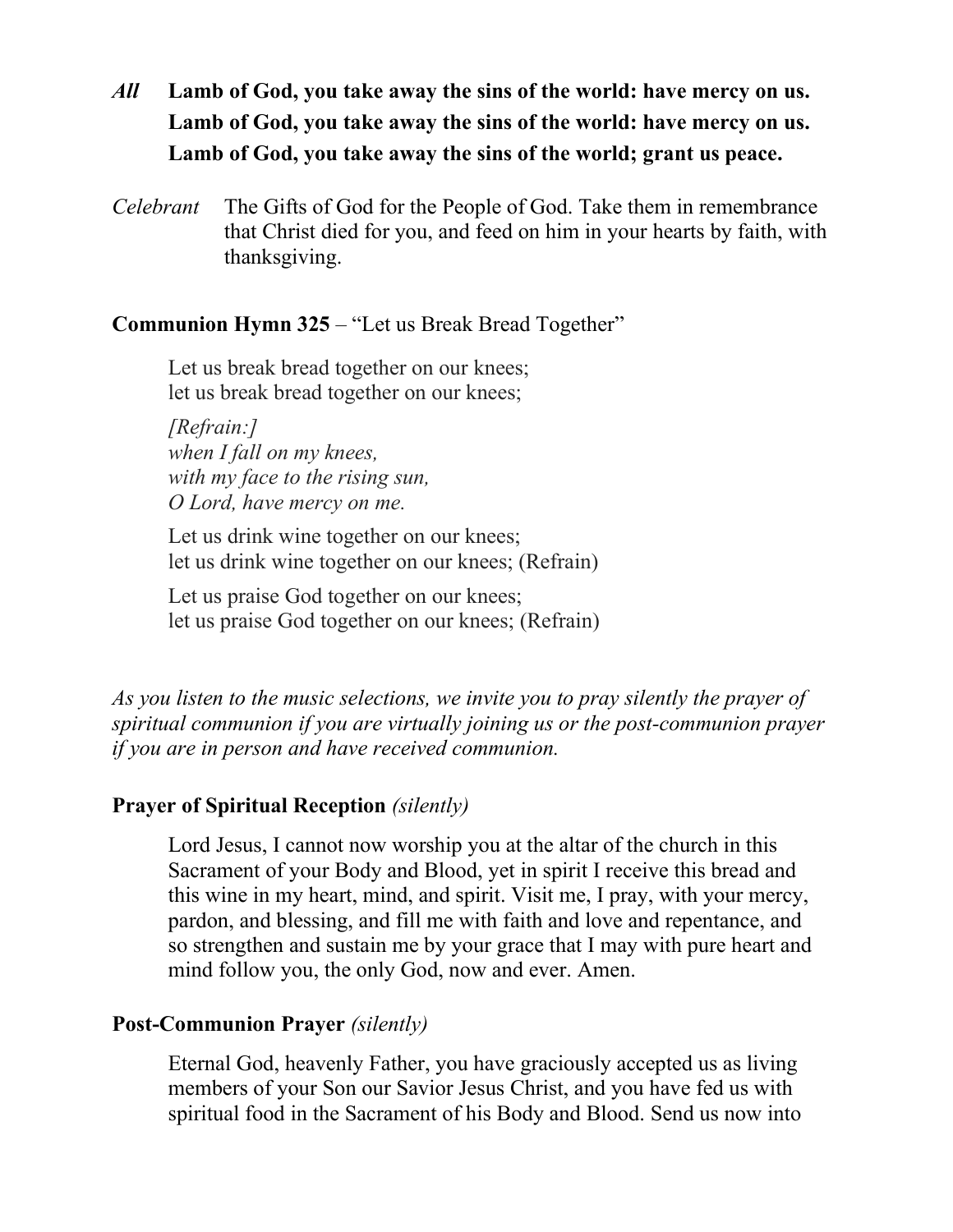the world in peace, and grant us strength and courage to love and serve you with gladness and singleness of heart; through Christ our Lord. Amen*.*

*We encourage you in this time to reflect on what has stood out for you in our worship together. What is God inviting you to in the week ahead?*

#### **Blessing** *(please stand)*

*Celebrant* Remember friends, as we go, that life is short. And we have too little time to gladden the hearts of those who travel with us. So be swift to love, make haste to be kind. And the blessing of God Almighty, Father, Son, & Holy Spirit, be with you now and remain with you always. Amen.

#### **Closing Hymn 655** - "O Jesus, I Have Promised"

O Jesus, I have promised to serve thee to the end: be thou for ever near me, my Master and my friend; I shall not fear the battle if thou art by my side, nor wander from the pathway if thou wilt be my guide.

O let me hear thee speaking in accents clear and still, above the storms of passion, the murmurs of self-will; O speak to reassure me, to hasten or control; O speak, and make me listen, thou guardian of my soul.

O Jesus, thou hast promised to all who follow thee, that where thou art in glory there shall thy servant be; and, Jesus I have promised to serve thee to the end; O give me grace to follow, my Master and my friend.